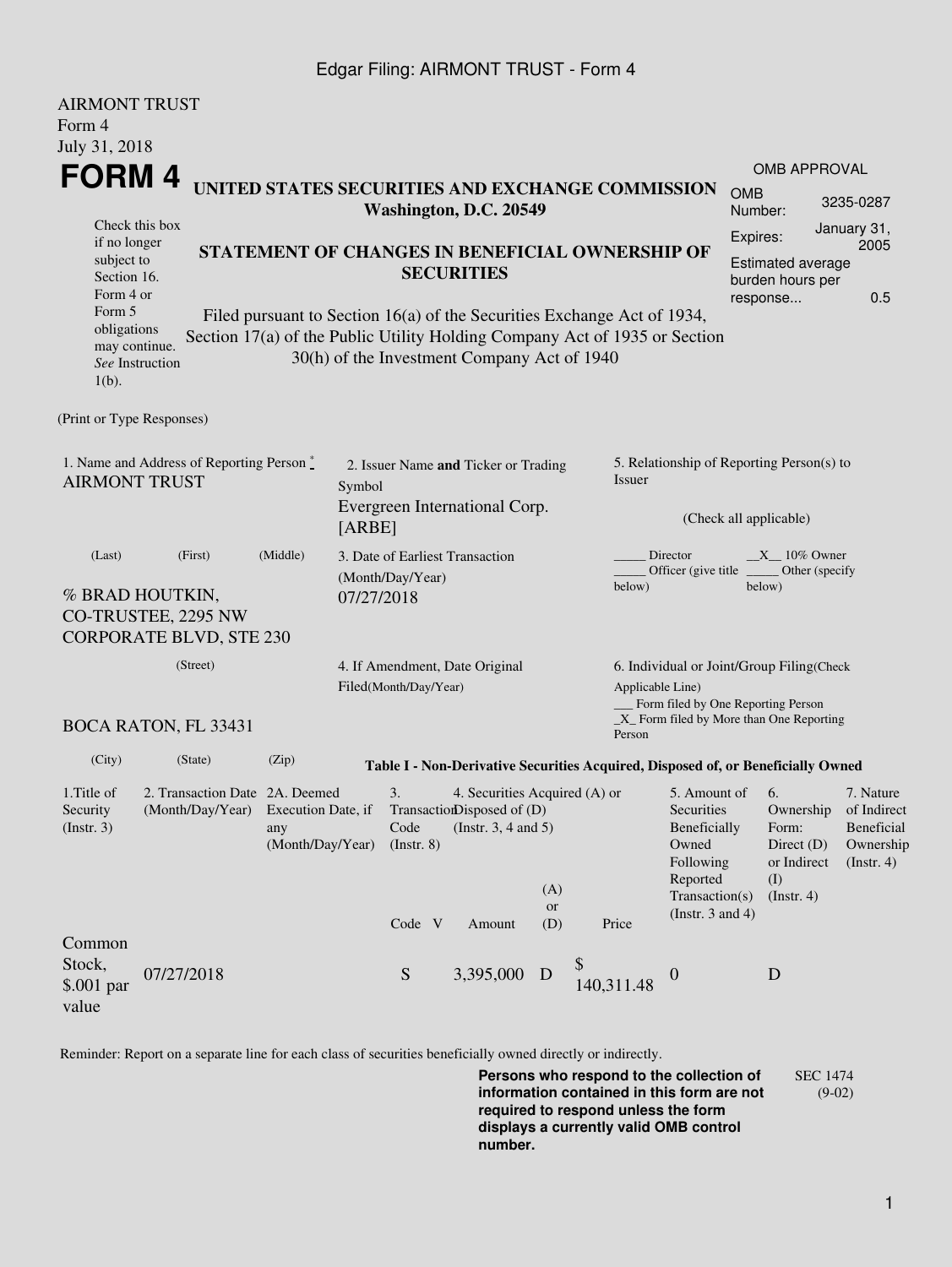### Edgar Filing: AIRMONT TRUST - Form 4

**Table II - Derivative Securities Acquired, Disposed of, or Beneficially Owned (***e.g.***, puts, calls, warrants, options, convertible securities)**

| 1. Title of<br>Derivative<br>Security<br>$($ Instr. 3 $)$ | 2.<br>Conversion<br>or Exercise<br>Price of<br>Derivative<br>Security | 3. Transaction Date 3A. Deemed<br>(Month/Day/Year) Execution Date, if | any<br>(Month/Day/Year) | 4.<br>TransactionNumber<br>Code<br>$($ Instr. 8 $)$ | 5.<br>of<br>Derivative<br>Securities<br>Acquired<br>$(A)$ or<br>Disposed<br>of $(D)$<br>$($ Instr. 3, | 6. Date Exercisable and<br><b>Expiration Date</b><br>(Month/Day/Year) |                    | 7. Title and<br>Amount of<br>Underlying<br>Securities<br>(Instr. $3$ and $4$ ) |                                   | 8. Price of<br>Derivative<br>Security<br>(Insert. 5) | 9. Nu<br>Deriy<br>Secur<br>Bene<br>Owne<br>Follo<br>Repo<br>Trans<br>$($ Instr |  |
|-----------------------------------------------------------|-----------------------------------------------------------------------|-----------------------------------------------------------------------|-------------------------|-----------------------------------------------------|-------------------------------------------------------------------------------------------------------|-----------------------------------------------------------------------|--------------------|--------------------------------------------------------------------------------|-----------------------------------|------------------------------------------------------|--------------------------------------------------------------------------------|--|
|                                                           |                                                                       |                                                                       |                         | Code V                                              | $4$ , and $5$ )<br>(D)<br>(A)                                                                         | Date<br>Exercisable                                                   | Expiration<br>Date | <b>or</b><br>Title<br>of                                                       | Amount<br>Number<br><b>Shares</b> |                                                      |                                                                                |  |

## **Reporting Owners**

| <b>Reporting Owner Name / Address</b>                                                                                | Relationships |           |                           |       |  |  |  |  |
|----------------------------------------------------------------------------------------------------------------------|---------------|-----------|---------------------------|-------|--|--|--|--|
|                                                                                                                      | Director      | 10% Owner | Officer                   | Other |  |  |  |  |
| <b>AIRMONT TRUST</b><br>% BRAD HOUTKIN, CO-TRUSTEE<br>2295 NW CORPORATE BLVD, STE 230<br><b>BOCA RATON, FL 33431</b> |               | X         |                           |       |  |  |  |  |
| Houtkin Brad<br><b>2295 NW CORPORATE BLVD</b><br><b>STE 230</b><br><b>BOCA RATON, FL 33431</b>                       | X             | X         | President, CEO, Treasurer |       |  |  |  |  |
| <b>Houtkin Sherry</b><br>2295 NW CORPORATE BLVD<br><b>STE 230</b><br><b>BOCA RATON, FL 33431</b>                     | $\mathbf{X}$  | X         |                           |       |  |  |  |  |
| Signatures                                                                                                           |               |           |                           |       |  |  |  |  |
| /s/ Sherry Houtkin, individually and as Co-Trustee of Airmont<br>Trust                                               |               |           | 07/31/2018                |       |  |  |  |  |
| ***Signature of Reporting Person                                                                                     |               | Date      |                           |       |  |  |  |  |
| /s/ Brad Houtkin, individually and as Co-Trustee of Airmont                                                          |               |           |                           |       |  |  |  |  |

Trust 07/31/2018

\*\*Signature of Reporting Person Date

# **Explanation of Responses:**

**\*** If the form is filed by more than one reporting person, *see* Instruction 4(b)(v).

**\*\*** Intentional misstatements or omissions of facts constitute Federal Criminal Violations. *See* 18 U.S.C. 1001 and 15 U.S.C. 78ff(a).